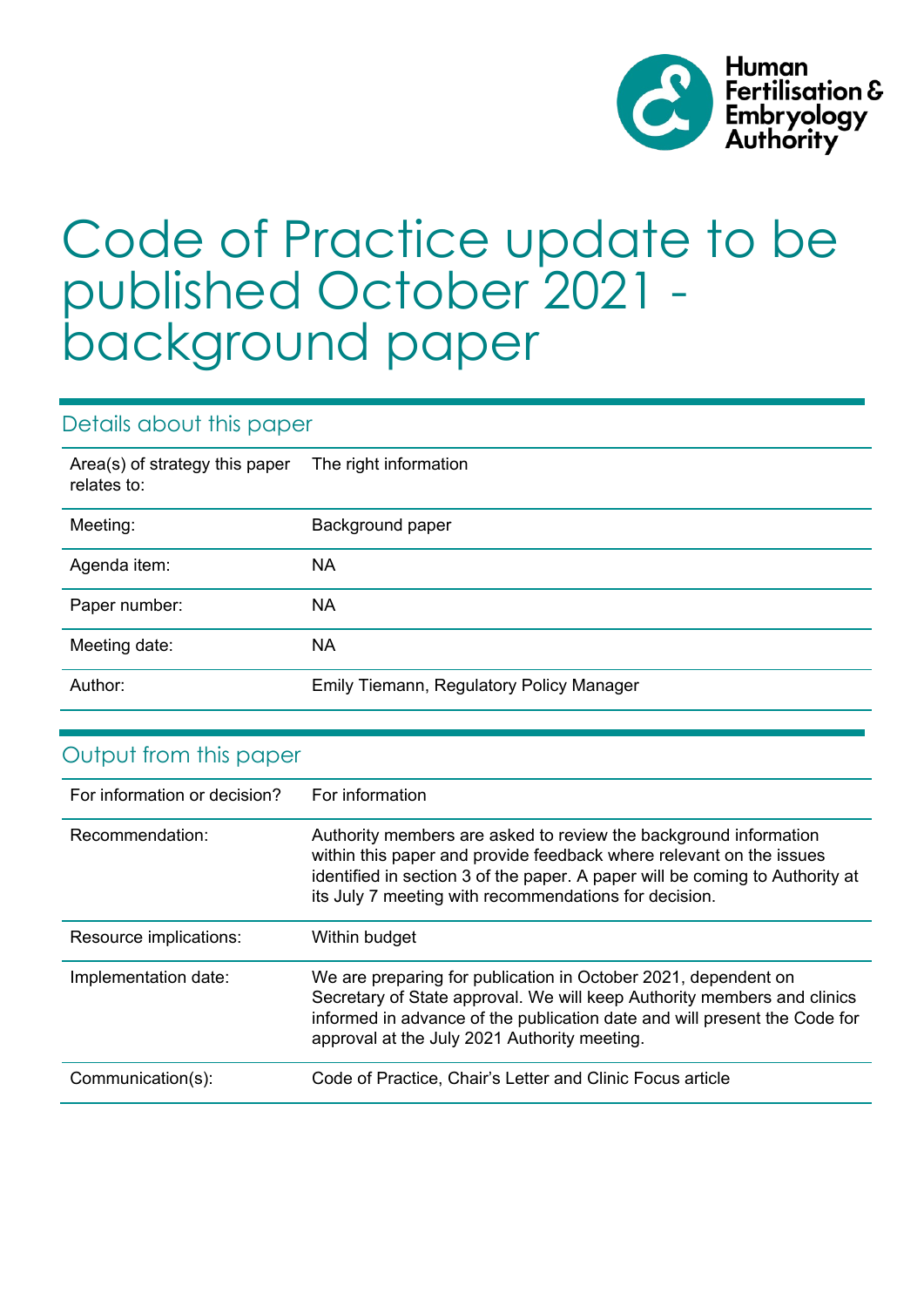## 1. Overview

#### **What is the HFEA Code of Practice?**

- **1.1.** The Human Fertilisation and Embryology Act 1990 (as amended) (the Act) covers the use and storage of sperm, eggs, and embryos for human application, as well as all research involving the use of human and admixed embryos. Publication of the Code of Practice is a statutory duty and helps licensed clinics to comply with the Act.
- **1.2.** We periodically review the Code to ensure that it:
	- (a) reflects the law and regulatory practice
	- (b) is fit for purpose, and
	- (c) makes our regulatory requirements clear.

#### **What is changing in the October 2021 update?**

- **1.3.** The purpose of this paper is to provide Members with background information and early sight of the proposed changes to the next version of the Code of Practice, and to give you an opportunity to provide feedback before we finalise the draft guidance. We will present the new draft guidance for approval at the Authority meeting in July. Following this meeting, we will have a tight turnaround to lay the new Code in Parliament before the Summer recess for approval by October, when we intend to publish these changes.
- **1.4.** The focus of this update is to incorporate legal changes that have come into force since the last update in 2019, and to provide additional guidance that seeks to build upon and clarify areas of existing HFEA guidance. This update will not be introducing or changing any existing areas of policy. Members should note that the legislative changes have already come into force and clinics have been notified of these changes through our regular clinic communications in Clinic Focus and Chairs Letters. We are therefore particularly interested in your feedback on the policy areas identified in section 3 of this paper below.
- **1.5.** The legislative changes are:
	- Amendments of the HFE Act brought about by EU Exit, which impact import and export of gametes and embryos and traceability requirements, among others.
	- Amendments of other legislation, including the Medical Devices Act 2002 (as amended), which has introduced new requirements for the marking of medical devices,.
	- Introduction of the 2020 Coronavirus Storage Regulations which amend the 2009 Regulations.
- **1.6.** Other updates that will provide clarification and build upon our existing guidance are on:
	- The definition of a family as it applies to the 10-family limit
	- Use of electronic consent
	- Medicine's Management
	- **Witnessing**
	- Legal parenthood in cases where relationships breakdown and patients return for treatment using previously stored gametes or embryos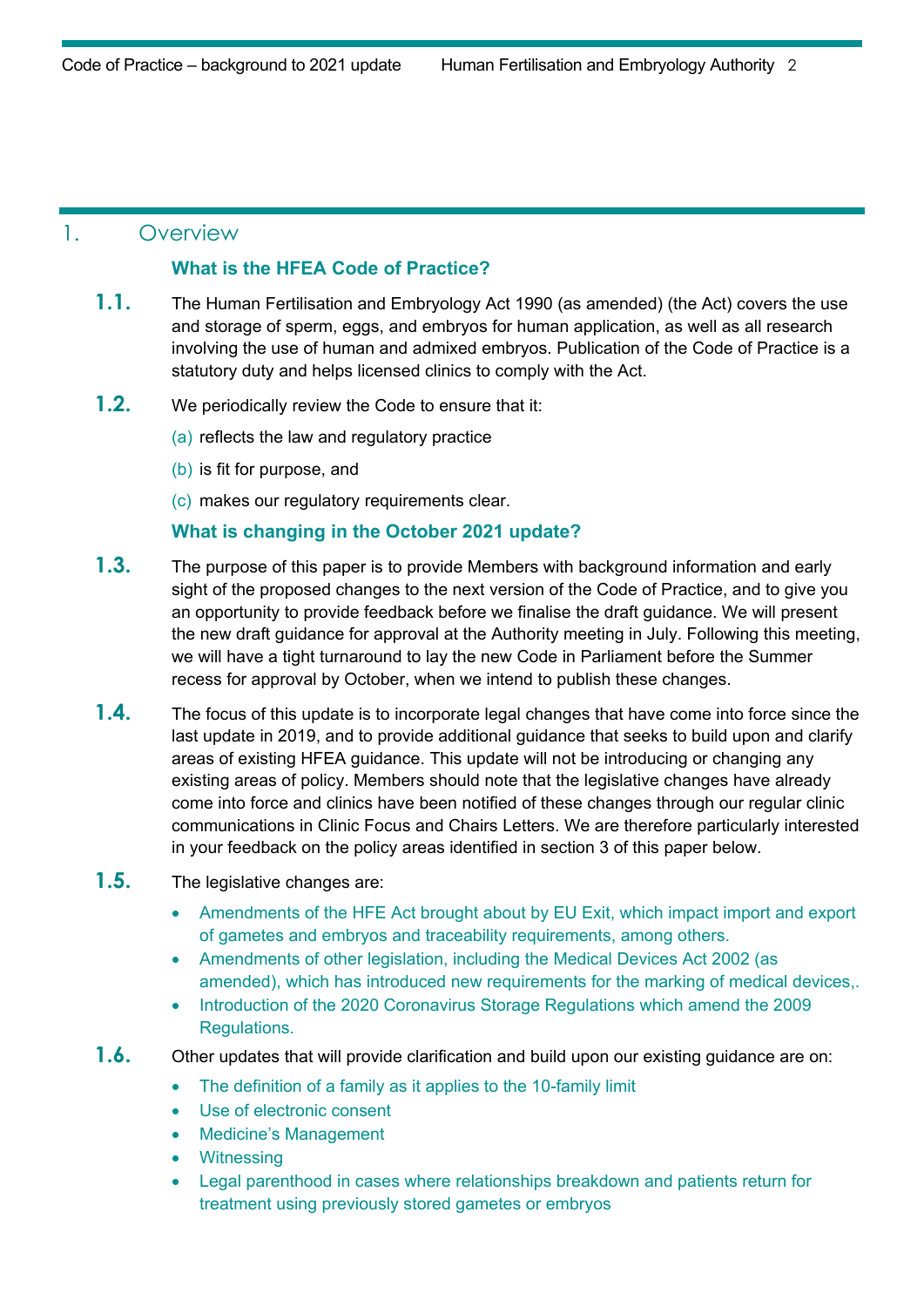- **1.7.** This update will also incorporate other guidance provided in Chair's letters and Clinic Focus articles since the last Code update to ensure that all our guidance is in one place. This includes guidance on:
	- **[How to calculate the correct storage periods for gametes or embryos received](https://hfeaclinicfocus.co.uk/campaign/NEgsIc26/fldcq7M0E/969831d82dfaf8b89328138d3abc0fba?wp-linkindex=0&utm_campaign=Clinic+Focus&utm_content=hfeaclinicfocus.co.uk&utm_medium=email&utm_source=Human+Fertilisation+and+Embryology+Authority)  [from abroad](https://hfeaclinicfocus.co.uk/campaign/NEgsIc26/fldcq7M0E/969831d82dfaf8b89328138d3abc0fba?wp-linkindex=0&utm_campaign=Clinic+Focus&utm_content=hfeaclinicfocus.co.uk&utm_medium=email&utm_source=Human+Fertilisation+and+Embryology+Authority)**
	- **[Disclosure of medical records of a deceased patient](https://hfeaclinicfocus.co.uk/campaign/NEgsIc26/212d9cb3763e7c81604d7ac2/54a322c0b299382208b581b6836c7977?wp-linkindex=0&utm_campaign=Clinic_Focus&utm_content=hfeaclinicfocus.co.uk&utm_medium=email&utm_source=Human_Fertilisation_and_Embryology_Authority)**
	- **[Exporting gametes and embryos in surrogacy arrangements](https://portal.hfea.gov.uk/knowledge-base/news-for-clinics/2020-clinic-news/exporting-gametes-or-embryos-for-patients-seeking-surrogacy-abroad/)**
	- **[Clarification on calculating storage periods for gametes and embryos](https://hfeaclinicfocus.co.uk/campaign/NEgsIc26/d87ac2bc71b2875e4d64a90b/f6d71a43f533f75640e0f97e31b3bc8a?wp-linkindex=0&utm_campaign=Clinic_Focus&utm_content=hfeaclinicfocus.co.uk&utm_medium=email&utm_source=Human_Fertilisation_and_Embryology_Authority)**
- **1.8.** We will also update the terminology for PGD and PGS which is outdated and inconsistent with the version adopted by the sector or available on HFEA website. It will be updated to PGT-M and PGT-A. To note however that while the terminology used across the sector has changed and these changes to the Code will reflect that, the language of the statute has not changed, and refers only to 'embryo testing'.
- **1.9.** The Competition and Marketing Authority (CMA) has drafted guidance for fertility clinics on consumer law to help them understand and comply with their obligations. The CMA plan to publish in Spring 2021 a final version of the consumer law guidance. We will highlight this guidance in the Code and consider whether any additional guidance is required.

#### **Stakeholder engagement**

- **1.10.** In December 2020, we circulated a survey to clinics and other stakeholders through the Clinic Focus newsletter to ask for comments on areas of the guidance that we will update. We received 54 responses from a wide range of clinic staff including from 17 PRs.
- **1.11.** We also engaged with the Professional Stakeholders Group (PSG), the Association of Fertility Patient Organisations (AFPO) our Licensed Centres Panel (LCP), as well as other stakeholders on relevant issues at their online meetings. All of this has provided valuable feedback on the areas we will update, raising important considerations which have helped us with the development of the guidance. A summary of the feedback from the stakeholder engagement in relation to the issues we are addressing is presented below.

# 2. Legislative changes to this Code update (for information only) **EU Exit**

- **2.1. [The Human Fertilisation and Embryology Act 1990 \(HF&E Act\)](https://www.legislation.gov.uk/ukpga/1990/37/contents)** continues to apply UK wide, however with some amendments resulting in certain provisions applying in relation to Northern Ireland (NI) only and, in some instances, to Great Britain (GB) only. We are updating the Code of Practice to reflect these changes and to make it clear for centres what requirements apply to centres in GB only, NI only or to both GB and NI.
- **2.2. [The Human Fertilisation and Embryology \(Amendment\) \(EU Exit\) Regulations 2020](https://www.legislation.gov.uk/ukdsi/2020/9780348213034/contents)** have also introduced new requirements depending on whether imports or exports are undertaken by a centre in NI versus in GB. We will be reflecting that the guidance on the Single European Code is now a requirement for centres in NI only. There have been amendments to our legislation on other aspects of traceability and adverse incidents, as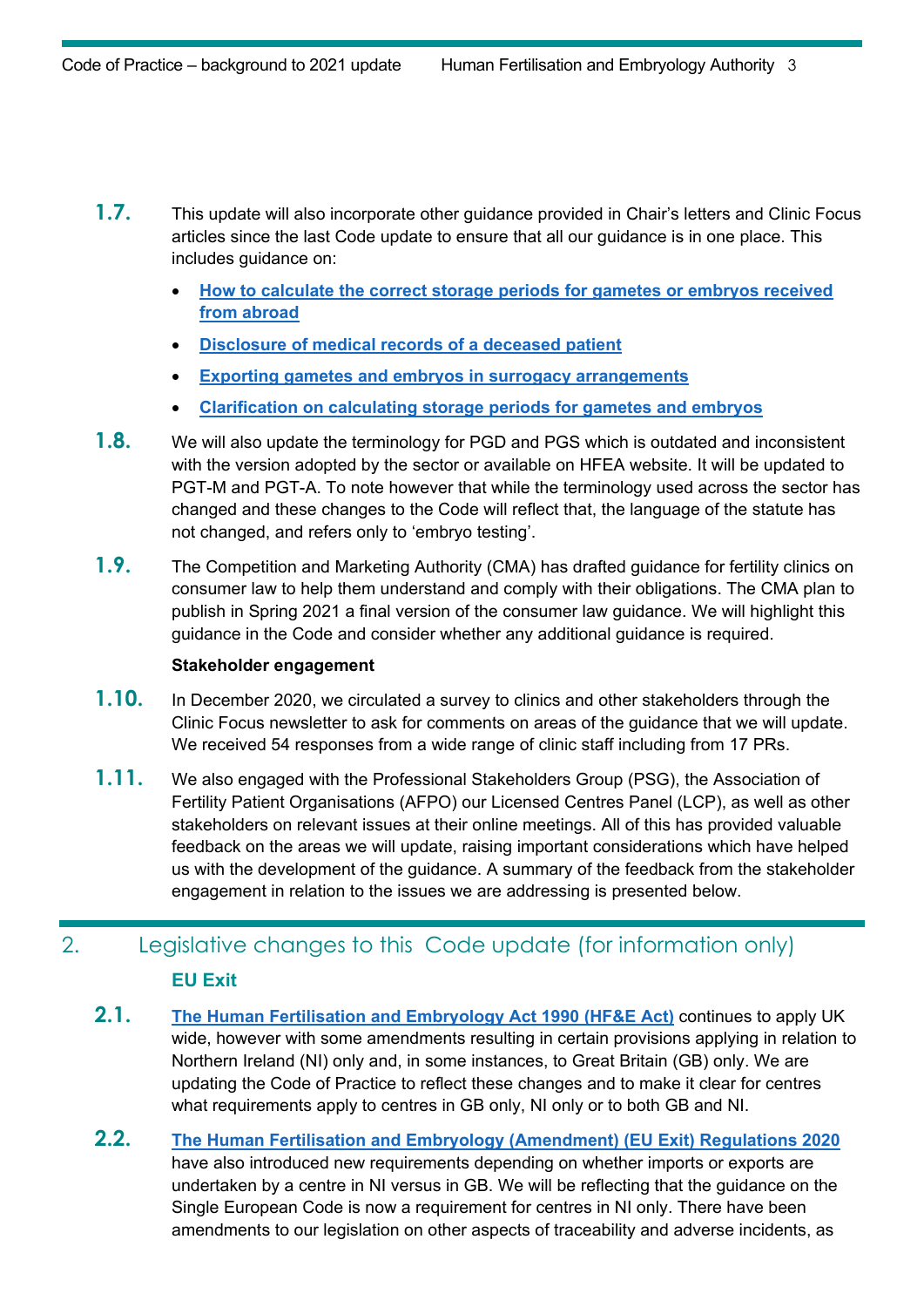well as other pieces of legislation detailing the marking of medical devices and data protection, as EU GDPR is brought into UK law as UK GDPR.

#### **Extended storage of gametes and embryos due to COVID-19**

- **2.3.** Due to the COVID-19 pandemic and fertility clinics being temporarily closed in April 2020, an amendment to the 2009 Regulations, **[The Human Fertilisation and Embryology](https://www.legislation.gov.uk/uksi/2020/566/made)  [\(Statutory Storage Period for Embryos and Gametes\) \(Coronavirus\) Regulations](https://www.legislation.gov.uk/uksi/2020/566/made)  [2020](https://www.legislation.gov.uk/uksi/2020/566/made)**, came into force. Provided certain conditions can be satisfied, this amendment allows patients to extend the statutory storage period of their gametes or embryos to 12 years instead of 10.
- **2.4.** New guidance will be introduced to explain the amendment to the 2009 Regulations and the two-year extension of storage periods.

# 3. Clarification of existing HFEA guidance – to be added to this Code update

**3.1.** Several policy areas have been identified since the last update to the Code or Practice where additional clarification would be beneficial to the sector and help our Inspectors to work with clinics to address non-compliances. An overview of these policy areas and the reasons for the additional clarifications are outlined below.

#### **Definition of a 'family' for the existing 10-family limit policy**

#### **Background**

- **3.2.** Our guidance states that donor gametes should not be used to create more than 10 families (or any lower limit specified by the donor). The 10-family limit policy is to take account of the perceived psychological impact on donor-conceived children of having a high number of genetically related siblings, and to limit the risk of consanguinity. In general we know that most donors do not reach the 10-family limit in the UK, and we are not intending to revise this upper limit in this update to the Code.
- **3.3.** However, we have received enquiries from clinics and patients about what we define as one 'family' under the current 10-family limit guidance. This question generally arises when a couple who conceive a child using donor sperm separate and one or both parties return to the clinic seeking further treatment using the same donor, either by themselves or with a new partner. We get asked whether conceiving a child using the same donor would create an additional 'family' under the 10-family limit, or whether it would create an extension to the existing family. This is an important question particularly if the donor has already been used to create 10 families in the UK.
- **3.4.** Taking into account the policy intentions behind the 10-family limit, and that when the Authority last reviewed this policy in 2011 members noted that the policy allowed for the creation of genetically related siblings, we have provided individual responses that advise that a child born as a result of the above scenario would not constitute an additional family. Our intention is therefore to provide clarity in line with the individual responses we have previously used.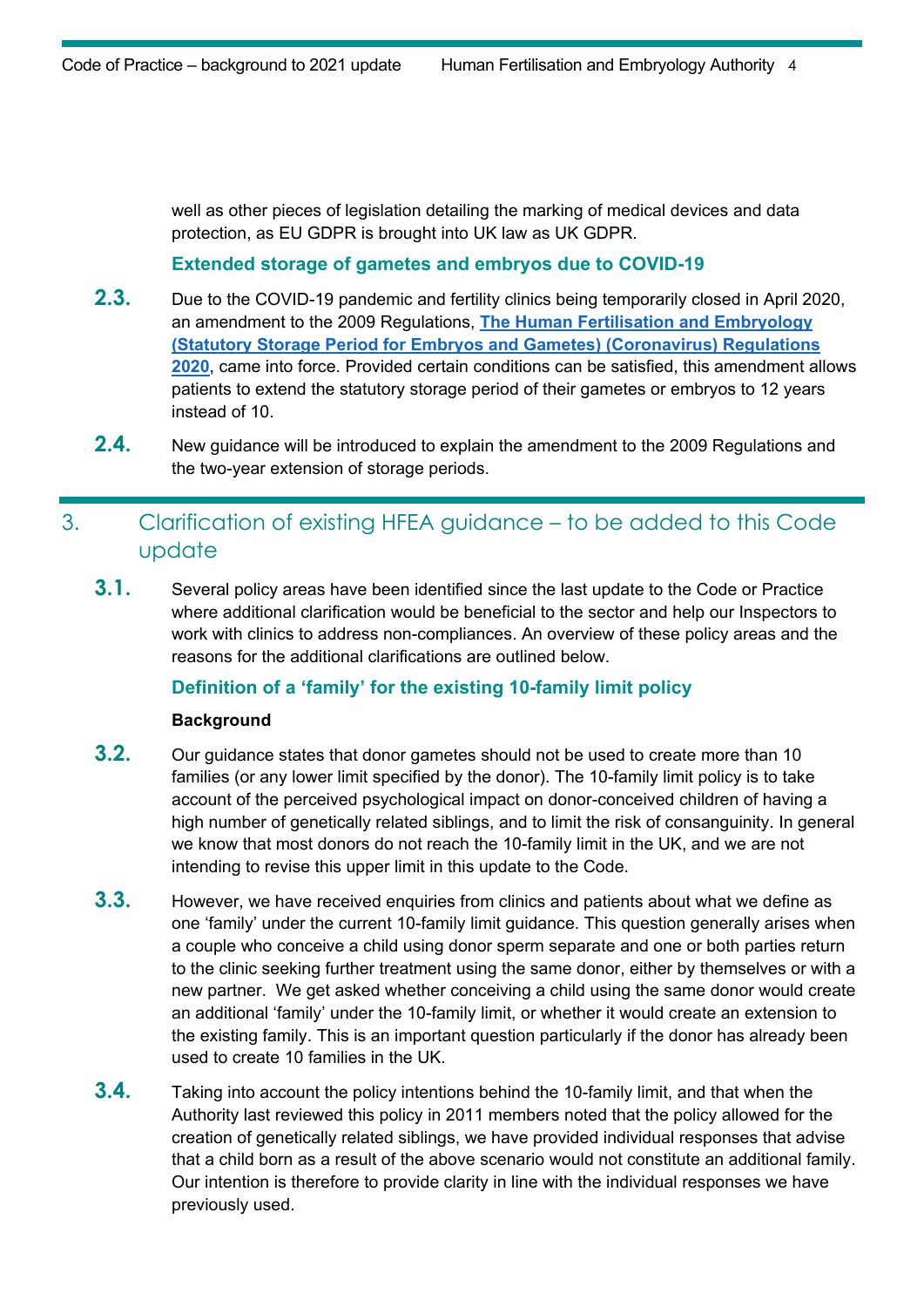#### **Stakeholder feedback**

- **3.5.** We have sought feedback on whether additional guidance on this would be useful. We spoke to various stakeholder representatives from the [Project Group on Assisted](https://www.basw.co.uk/what-we-do/groups-and-networks/special-interest-groups/progar/what-we-do)  [Reproduction \(PROGAR\),](https://www.basw.co.uk/what-we-do/groups-and-networks/special-interest-groups/progar/what-we-do) the Sperm, Egg and Embryos Donation (SEED) trust, the Donor Conception Network, clinics who offer donation, donor sperm banks and the British Infertility Counselling Association (BICA). We also included some questions on this topic in our Code of Practice survey.
- **3.6.** The feedback suggested that there are a variety of interpretations of what is meant by a 'family' under the 10-family limit and that additional guidance would be useful. A third of respondents to the survey reported that their clinic had come across scenarios where it was unclear if using a donor would create an additional family.

#### **Proposed additions to the Code of Practice**

- **3.7.** We propose introducing new guidance that will make it clear that if a couple with a donorconceived child separates and one or both individuals subsequently returns for treatment, alone or with a new partner, using gametes from the same donor will be considered one family, not a new family.
- **3.8.** We propose adding the following definition of 'family' under the 10-family limit into the Code of Practice:

A 'family' is defined as the patient to be treated and their partner (if they have one) and any existing legal child or children of either individual, and will include any child that may be born provided the child will be a genetic sibling or half sibling of the existing donorconceived child, and will share at least one legal parent with the existing donor-conceived child. The 10-family limit only applies to donor treatment carried out at UK licensed clinics.

**3.9.** We will also make it clear that if a patient has treatment abroad using donor gametes resulting in a donor-conceived child, subsequent treatment using the same donor in the UK will not be considered a new family even if that donor has already been used to create 10 families in the UK. This is because the child will be a genetic half or full sibling for the existing child.

#### **Electronic consent**

#### **Background**

- **3.10.** New technology and the introduction of electronic consenting (e-consenting) platforms, as well as the effect of COVID-19 and the increase in virtual consultations, has increased the use of and demand for e-consent in UK fertility clinics.
- **3.11.** The Code currently only briefly covers aspects that are relevant to the use of e-consent. Guidance note 5 on consent states 'centres should ensure that if consent forms are signed outside of a clinic, a documented process should be in place to ensure that they are signed by the correct person, have been correctly completed and the consent is valid'. We do not currently give any guidance in the Code of Practice on how clinics should introduce econsenting platforms, and how e-consent should be taken to ensure it is valid.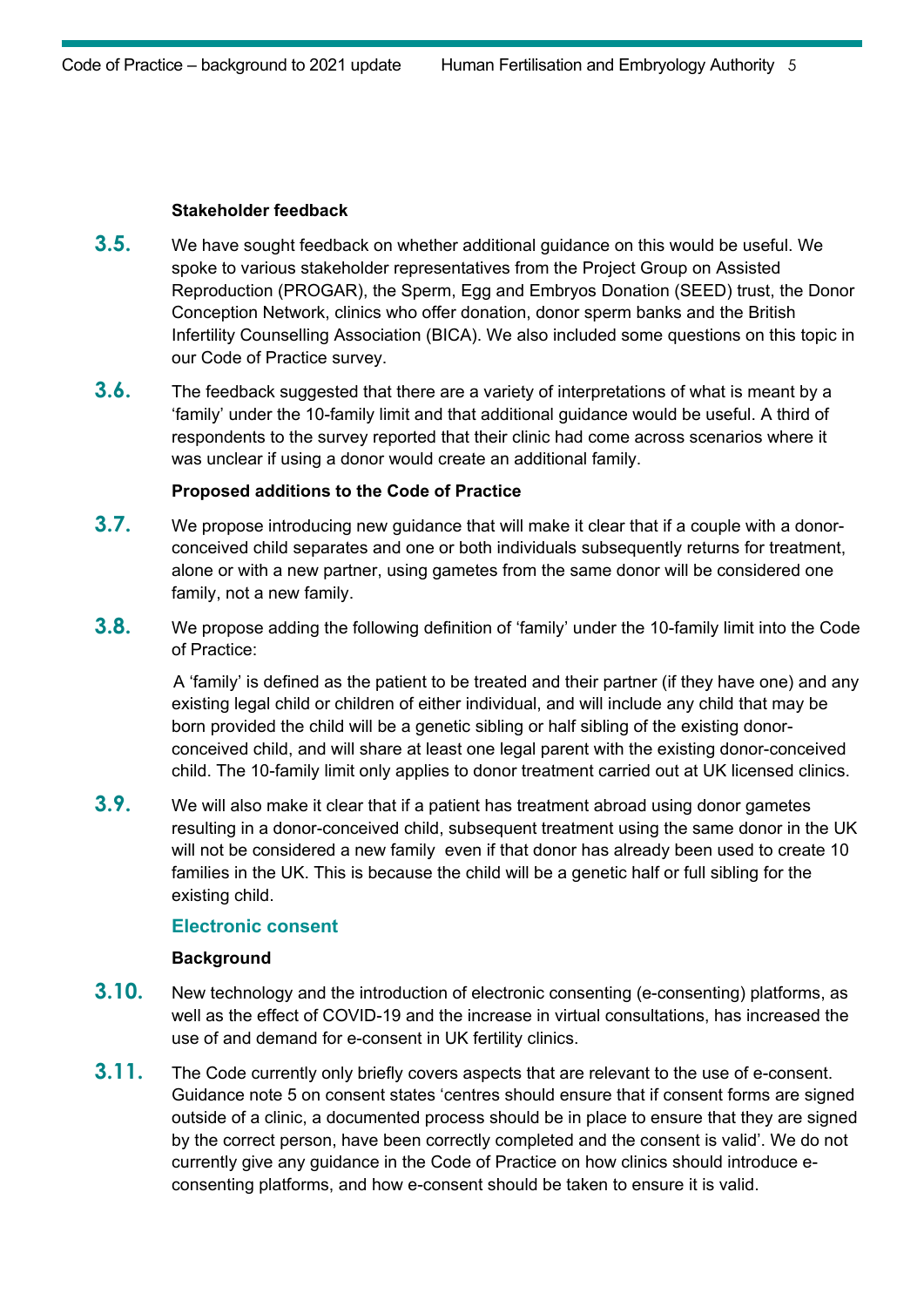**3.12.** We issued a Clinic Focus article on e-consenting to provide guidance to the sector in September 2019. A number of Authority members were involved in the drafting of this new guidance. In September 2019, the HFEA also updated **[General Directions 0007 \(version](https://portal.hfea.gov.uk/media/1477/2019-09-27-general-direction-0007-version-8-final.pdf)  [8\)](https://portal.hfea.gov.uk/media/1477/2019-09-27-general-direction-0007-version-8-final.pdf)**, which clinics must comply with when using electronic consenting methods. We informed the sector that the Code will be updated to include guidance on the requirements that must be met where clinics intend to use electronic methods of recording consent and to expand on the particular issues it raises. We therefore intend to incorporate this new guidance and add more detail on this policy in the next Code of Practice update.

#### **Stakeholder feedback**

- **3.13.** E-consenting platforms are increasingly used by UK clinics. Over half of respondents to our Code survey stated that their clinic currently uses e-consenting platforms. Many also stated that they had experienced challenges with the introduction of this form of consenting. This includes challenges with:
	- ensuring the correct person is completing the consent
	- making sure demographic information is correct
	- ensuring patients were fully informed before completing a consent i.e. a face to face discussion is still necessary
- **3.14.** There were also concerns raised that some staff and patients struggle with the technology, highlighting the importance of training. Twelve respondents out of the 28 who answered this question said that the electronic consenting platform they are using allow consent forms to be automatically pre-populated (autofill). To further develop and understand this guidance, we have consulted with centres who currently use e-consenting platforms, as well as the director of a platform being used by the sector.

#### **Proposed additions to the Code of Practice**

**3.15.** We are proposing to add guidance on e-consent as a method of obtaining consent and what we expect from clinics to ensure the e-consenting platform they use is secure. This will incorporate the guidance in General Direction 0007 which was previously approved by the Authority. New guidance will include the requirement for centres to have IT resources and training in place before introducing e-consent, and the requirement for patients to have secure access to centre staff when completing consent forms on electronic consenting platforms who can answer any questions.

### **3.16.** Centres may use a patient's first name(s), surname, date of birth and NHS/CHI/HCN/passport number as previously recorded on their electronic medical record (EMR) to pre-complete the 'About you' or About your partner' sections of HFEA consent forms. These details should be confirmed as correct by the centre and the patient whilst completing consent forms. However, centres should not pre-complete any other portion of consent forms on behalf of the person giving consent that relates to decision about their treatment.

**3.17.** When introducing an electronic consenting platform, centres should evaluate the reliability of the electronic consenting platform making sure the platform is fully validated, quality assured, and risk assessed. They should also have a documented procedure in place to provide training for staff to ensure they are competent at using the relevant electronic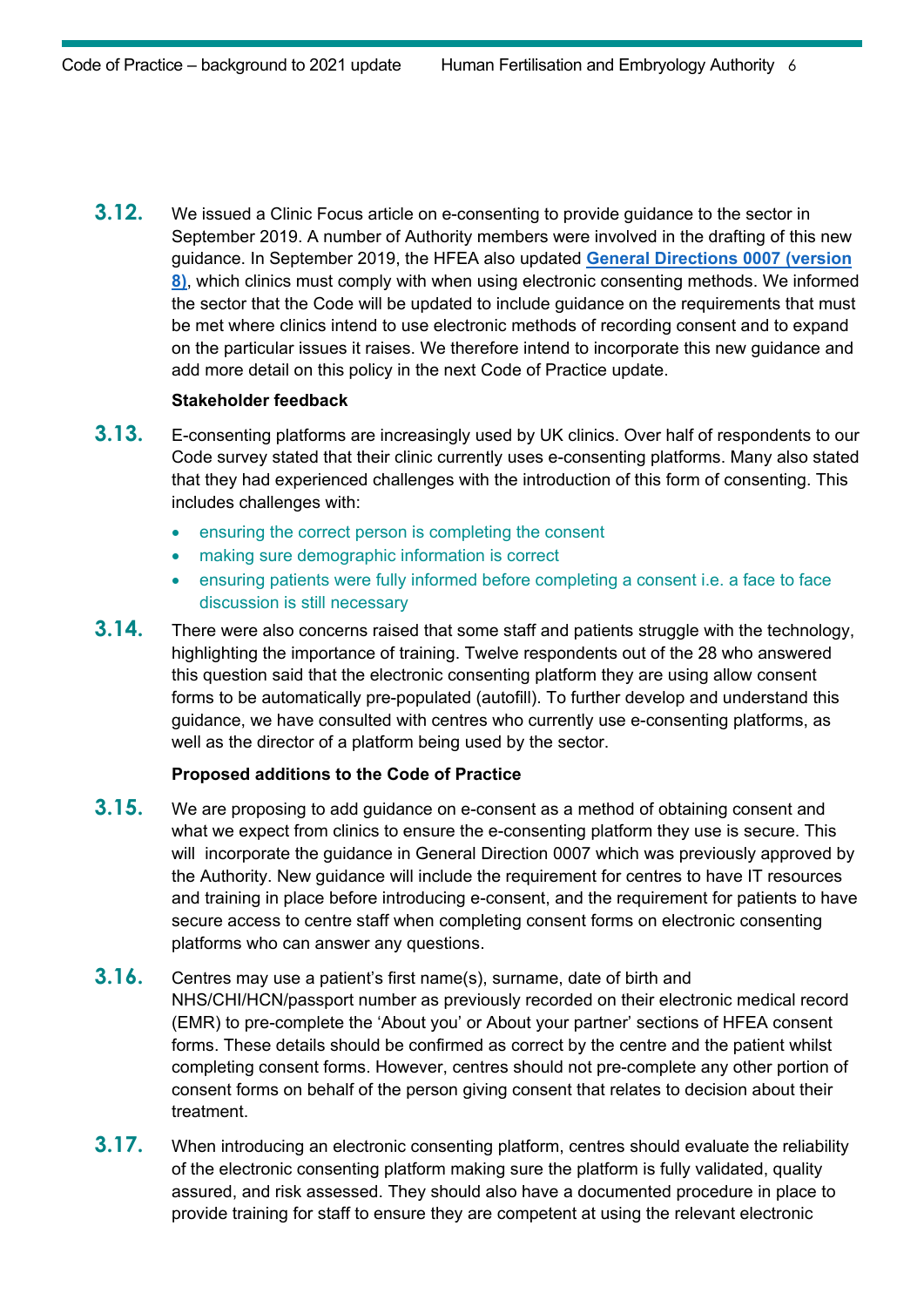consenting platform and adhere to clinic procedures when taking consent electronically, and they should retain the capability for taking consent in a paper form and ensure that staff are competent.

- **3.18.** Centres should ensure that any electronic consenting platform used has inbuilt security measures and provides an individual account for each person that is required to complete consent forms that cannot be accessed by any other person. The centre must ensure that the account has an appropriate level of security, for example multifactor authentication. Patients should only be provided with the information and consent forms that are relevant to their specific treatment, which should replicate the title (including the acronym) and wording of the current version of the relevant HFEA form, including the most up to date version number and date.
- **3.19.** The electronic consenting platform should also enable the person giving consent to sign the consent form using a qualified electronic signature and that only the person providing consent should be able to sign the form. Additionally, the platform must have the capacity to record the time and date that a consent form was signed, and it must not be possible for anyone with access to the consent form to make amendments to the consent form.
- **3.20.** Centres should also have contingency plans in place in the event of there being no access to the electronic consenting platform, including the ability to take paper-based consent.

#### **Medicine's management**

#### **Background**

- **3.21.** Since 2013/2014 the HFEA has overseen the management of medicines. Although not a requirement of the HFE Act 1990 (as amended), we came to regulate this as a result of an agreement with the Care Quality Commission (CQC) to reduce the regulatory overlap of clinics that were both licensed by the HFEA and registered with the CQC.
- **3.22.** Medicine's management is an area in which we have seen a high number of noncompliances on inspection, with an average of 34 medicines management noncompliances per year (2015-2019). Providing additional guidance in the Code of Practice should raise awareness of the duty to comply with the relevant regulations, best practice, and professional body guidance to attempt to reduce the number of non-compliances.

#### **Proposed additions to the Code of Practice**

- **3.23.** We propose expanding the current guidance on medicines management to include references to relevant legislation, best practice, and professional body guidance including:
	- highlighting the importance of compliance with legislation
	- ensuring the safe management of medicines including controlled drugs, and the need to demonstrate good governance and accountability
	- having processes in place to investigate, analyse and report incidents involving controlled drugs, and
	- having procedures for the monitoring and auditing the management and use of controlled drugs.
- **3.24.** We will also refer to the legal requirements for the controlled drugs register entry, including how recording should be done and how/where the drug register should be kept. We will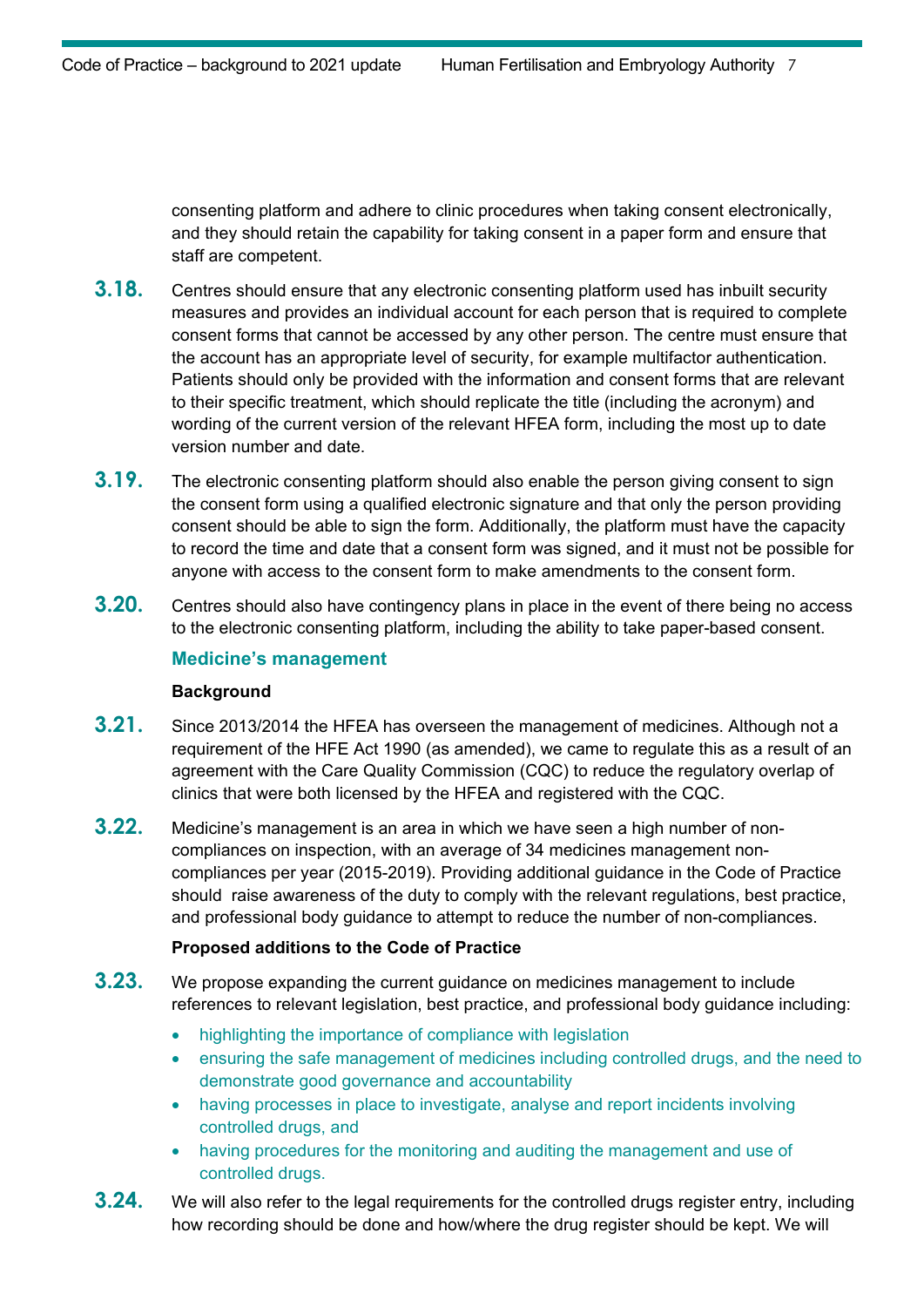highlight that centres should be aware of and comply with waste management regulations relating to the disposal of controlled drugs, and staff competency in the management of medicines should be regularly reviewed and assessed.

#### **Witnessing**

#### **Background**

**3.25.** Currently our witnessing guidance requires that centres use a patient's or donor's full name and one or more additional identifier, one of these being date of birth to uniquely identify and label each sample of gametes and embryos. This is to ensure that there is no misidentification of gametes and embryos. There have been cases where a patient or donor have had the same name and date of birth, and not using a third identifier may result in a risk of misidentification of a sample. Many clinics already routinely use three identifiers to reduce this risk.

#### **Stakeholder feedback**

**3.26.** Only 20% of respondents to our clinic survey said that they only use two identifiers, with the majority suggesting that requiring three identifiers would not have a significant impact on practice or cause any risks or challenges.

#### **Proposed additions to the Code of Practice**

- **3.27.** We will update our guidance to say that to uniquely identify each sample of gametes and embryos, centres should use the patient's or donor's full name and *two other* identifiers (the patient's or donor's date of birth, hospital number, NHS number/CHI number or patient/donor code).
- **3.28.** Additionally, there is currently no guidance in our Code about witnessing protocols to follow when donor gametes or embryos are allocated to a patient. We will therefore also include a witnessing step to follow when donor gametes or embryos are allocated to a patient.

## **Legal parenthood in cases when relationships breakdown and patients return for treatment using previously stored gametes or embryos**

#### **Background**

**3.29.** All clinic staff have a responsibility to ensure they understand legal parenthood and the implications for their patients. In the past we have seen considerable errors in legal parenthood which have now been largely resolved in the sector. However we know that legal parenthood can still be complex, particularly when relationships break down and patients return for further treatment. An example we get asked about is where couples have treatment and complete the relevant legal parenthood consent forms, then subsequently separate and are left with embryos in storage. Patients can be unclear on who can decide what happens to the remaining embryos, and what the parenthood implications are.

#### **Proposed additions to the Code of Practice**

**3.30.** We provide detailed guidance in the Code in the Legal Parenthood guidance note. However, to further address questions we receive about patients whose relationships breakdown and return for treatment, we propose expanding our guidance. We intend to